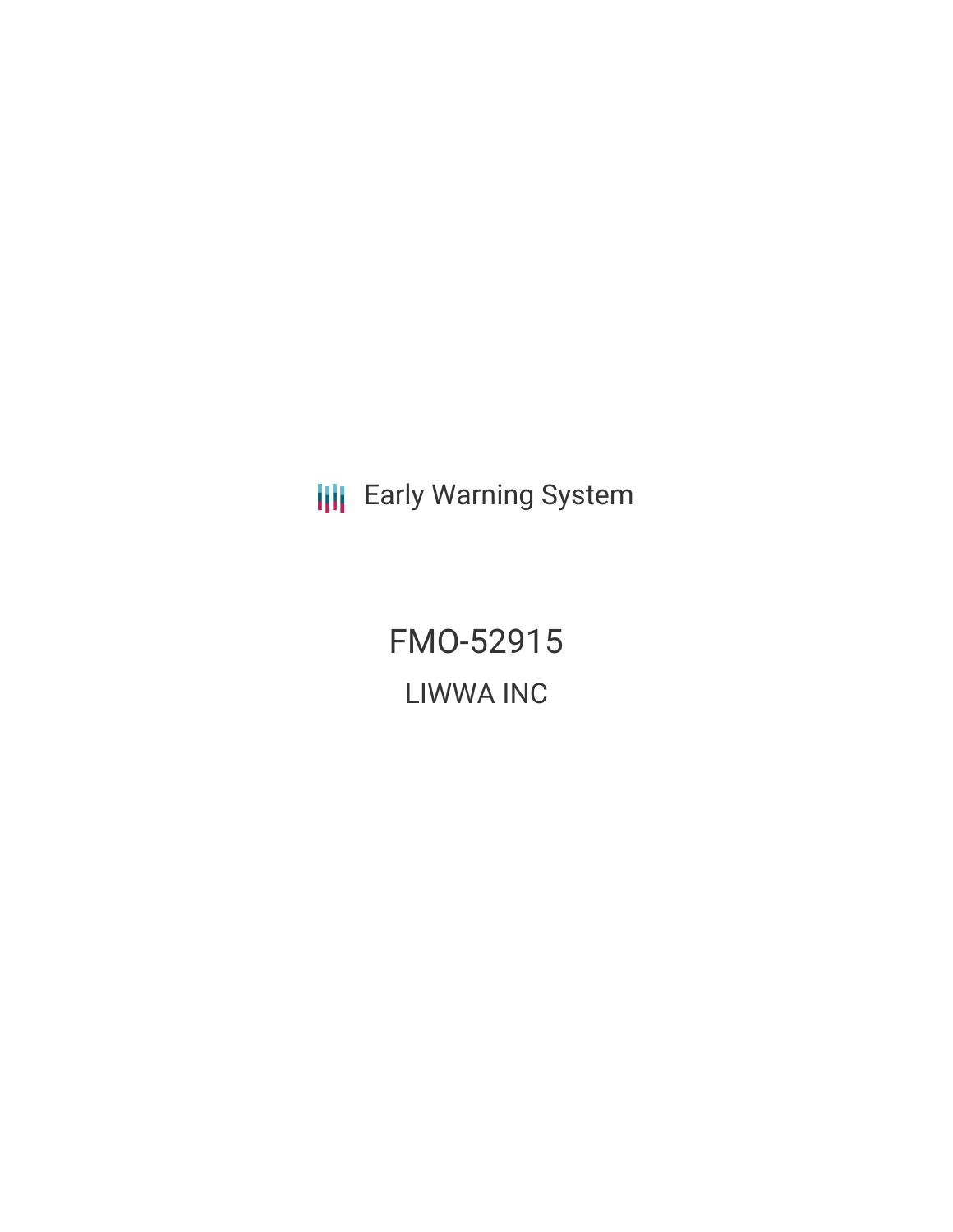

Early Warning System LIWWA INC

## **Quick Facts**

| <b>Countries</b>               | Jordan                                        |
|--------------------------------|-----------------------------------------------|
| <b>Financial Institutions</b>  | Netherlands Development Finance Company (FMO) |
| <b>Status</b>                  | Approved                                      |
| <b>Bank Risk Rating</b>        | C.                                            |
| <b>Voting Date</b>             | 2018-02-21                                    |
| <b>Borrower</b>                | Liwwa Inc.                                    |
| <b>Sectors</b>                 | Finance                                       |
| <b>Investment Type(s)</b>      | Loan                                          |
| <b>Investment Amount (USD)</b> | $$0.50$ million                               |
| <b>Loan Amount (USD)</b>       | $$0.50$ million                               |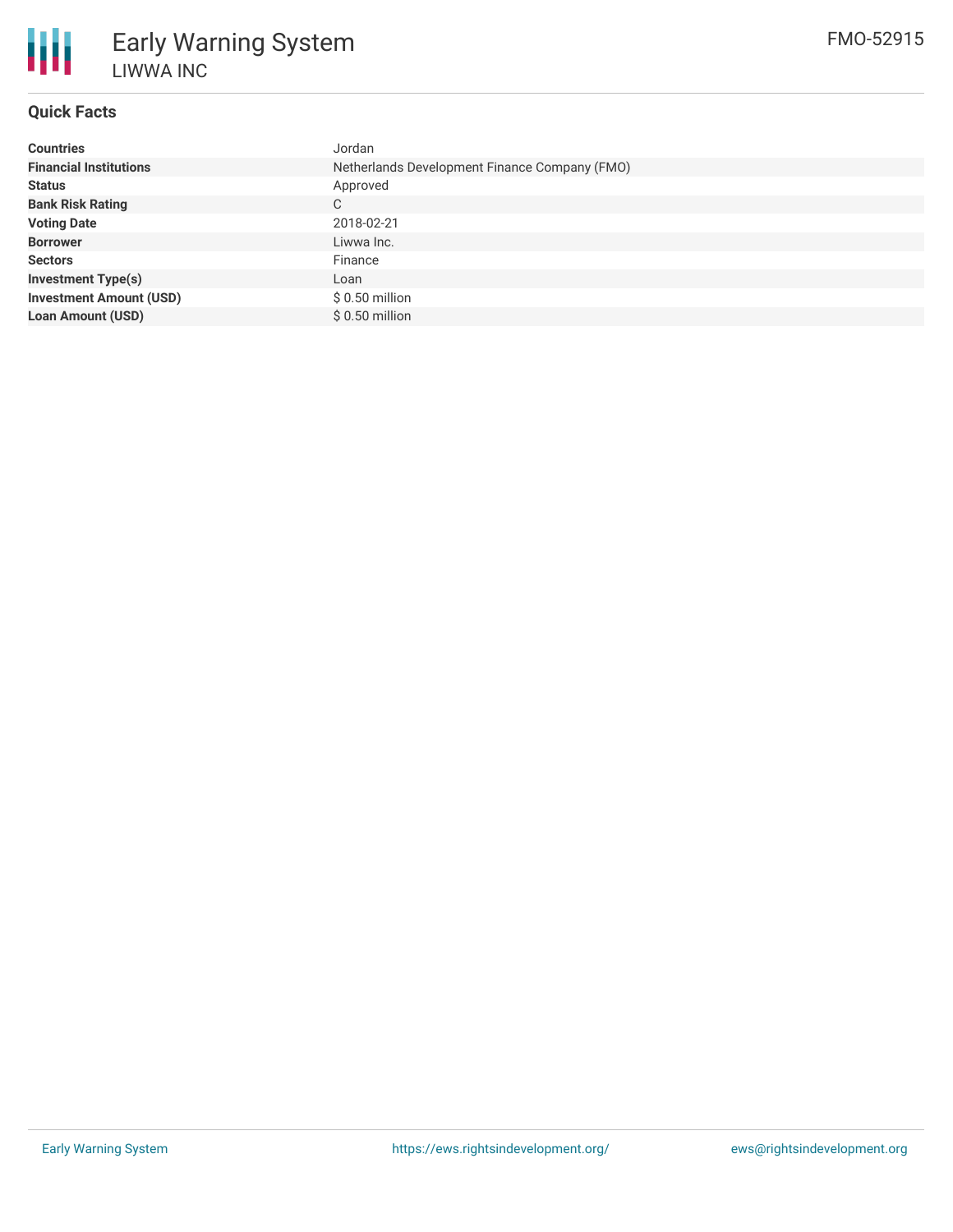

## **Project Description**

FMO's USD 500,000 convertible loan, with an option to convert to equity, will be used to invest in technology, fuel growth in Jordan and replicate Liwwa in Egypt.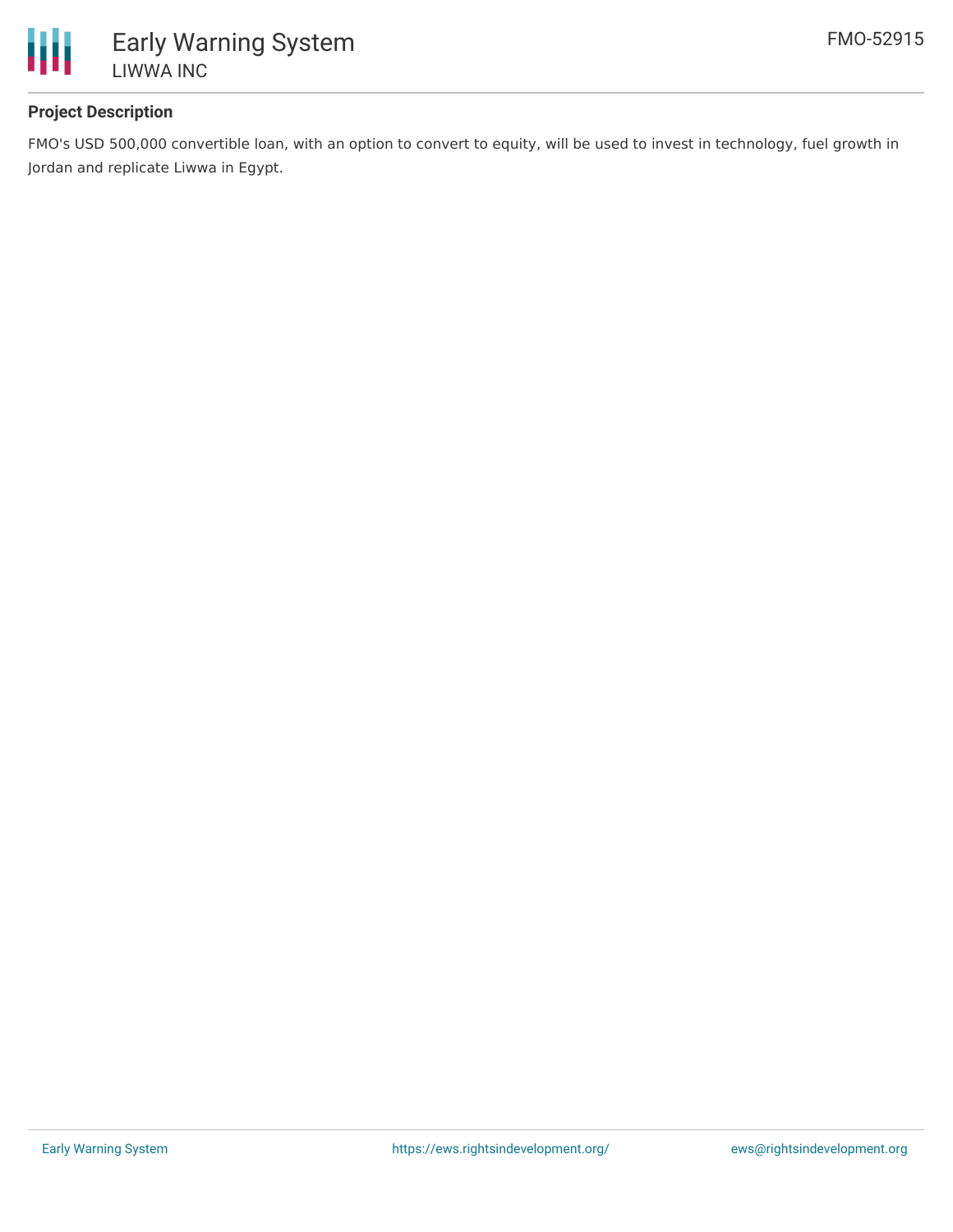### **Investment Description**

Netherlands Development Finance Company (FMO)

FMO's USD 500,000 convertible loan, with an option to convert to equity, will be used to invest in technology, fuel growth in Jordan and replicate Liwwa in Egypt.

### **Financial Intermediary**

Financial Intermediary: A commercial bank or financial institution that receives funds from a development bank. A financial intermediary then lends these funds to their clients (private actors) in the form of loans, bonds, guarantees and equity shares. Financial intermediaries include insurance, pension and equity funds. The direct financial relationship is between the development bank and the financial intermediary.

[Liwwa](file:///actor/470/) Inc. (Financial Intermediary)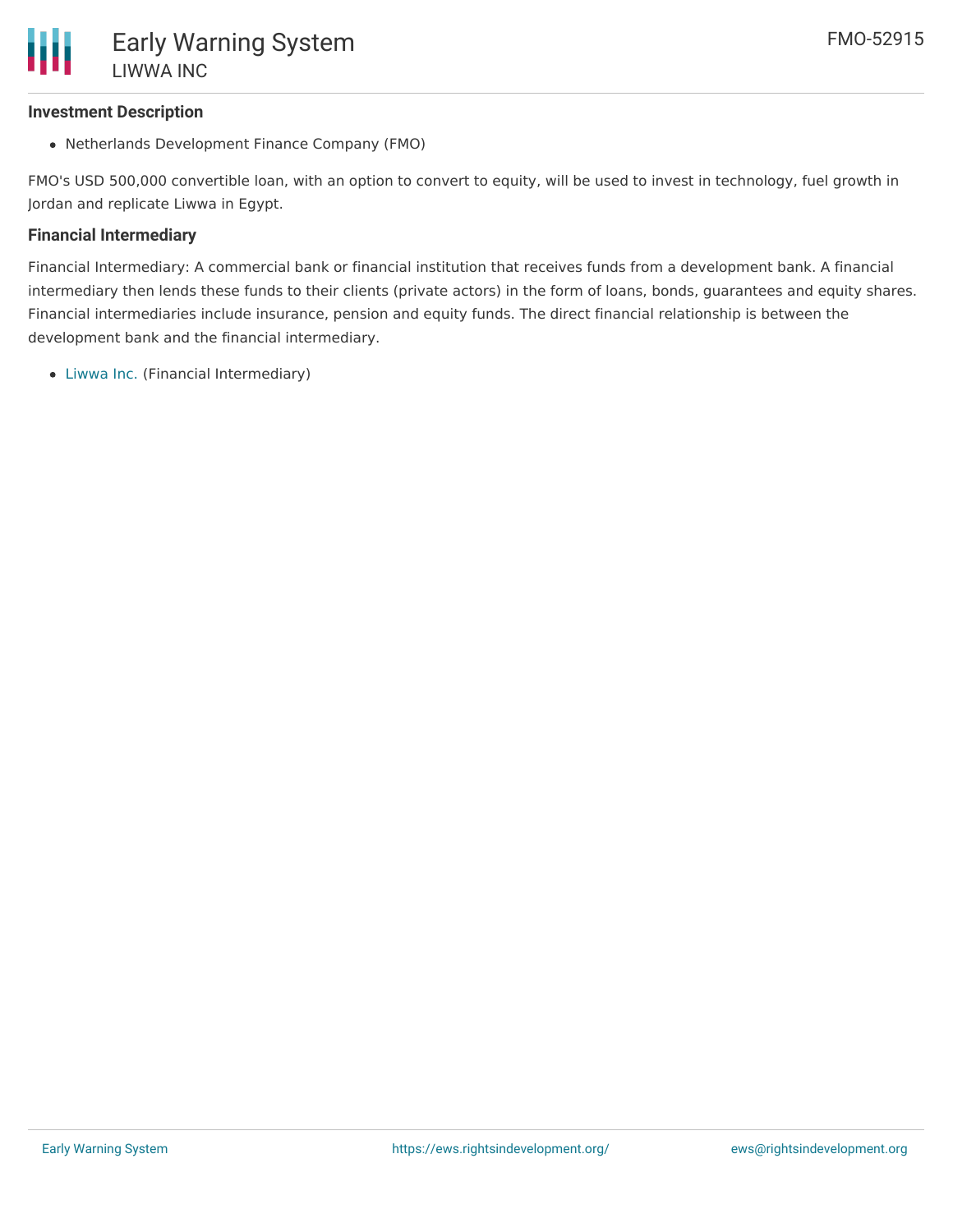

### **Private Actors Description**

Liwwa Inc. ("Liwwa") is a FinTech start-up that operates a crowdfunding platform to provide trade finance to un(der)served small businesses. Liwwa started operation in March 2015 and targets a serviceable market of ~45.5k businesses in Jordan. MSMEs benefit from an online loan application process and marketplace function, while retail investors can crowdfund 'campaigns' based on the credit assessment, loan structuring and pricing determined by Liwwa. Liwwa operates a hybrid model: 3 local banks and Liwwa fund campaigns alongside retail investors. Liwwa aims to scale the business in Jordan, a.o. by expanding the acquisition strategy and sales team, and looks to replicate the business in Egypt.